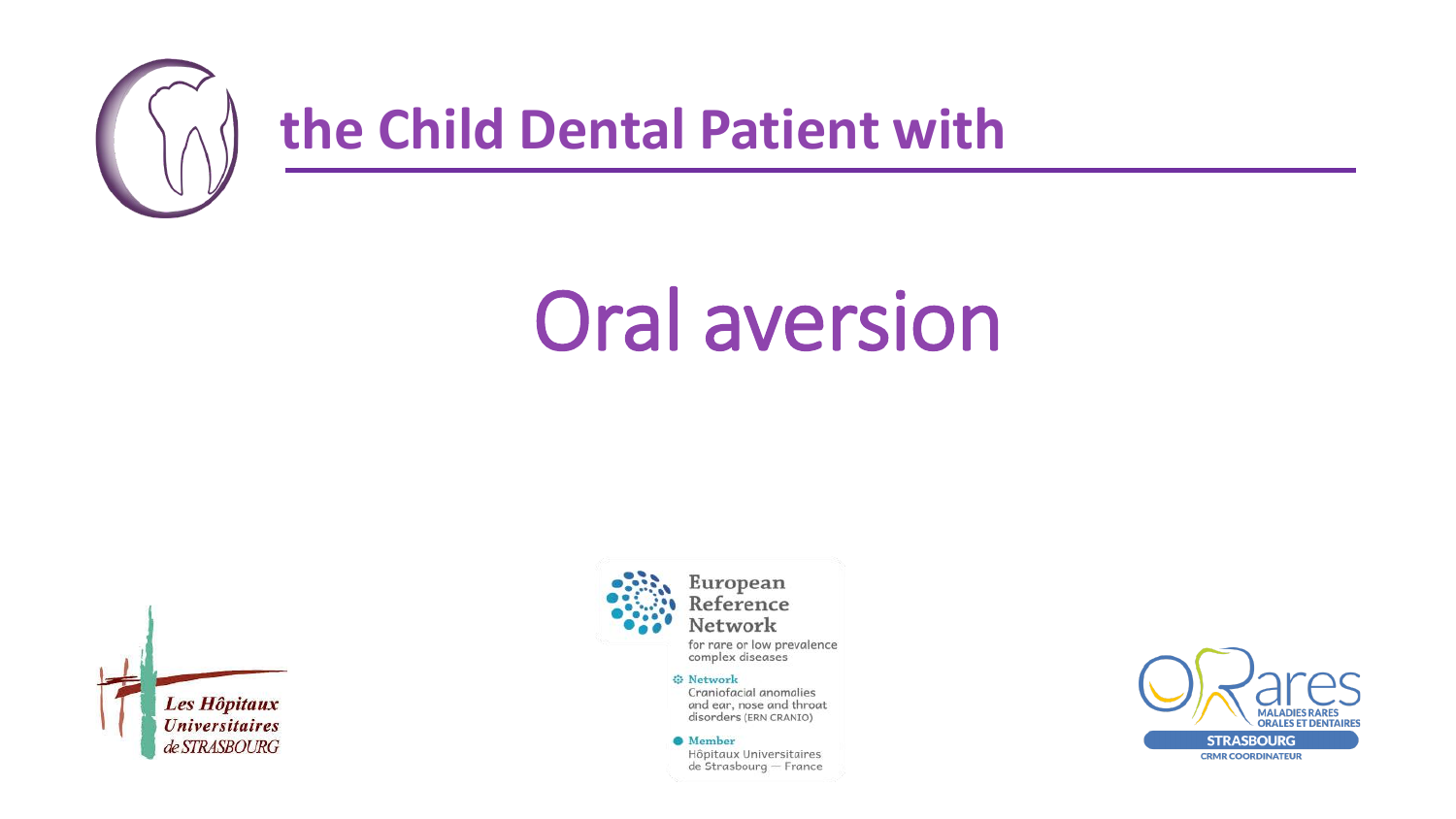## Oral aversion

**Definition :** From simple disgust to refusal to eat in severe cases, resulting in child malnutrition with consequences for the growth and development of the child.

**Etiology** : Hyperexcitability of mechano-receptors and chemoreceptors for taste and smell. No organic lesion but a problem when processing the sensory information.

**Prevalence :** up to 80% of children with disabilities. Particularly high in children with autism spectrum disorders

> Hye Ran Yang . How to approach feeding difficulties in young children. Korean J Pediatr. 2017 Dec;60(12):379-384. Senez C. Rééducation des troubles de l'oralité et de la déglutition. 2ème édition. Editions De Boeck; 2015.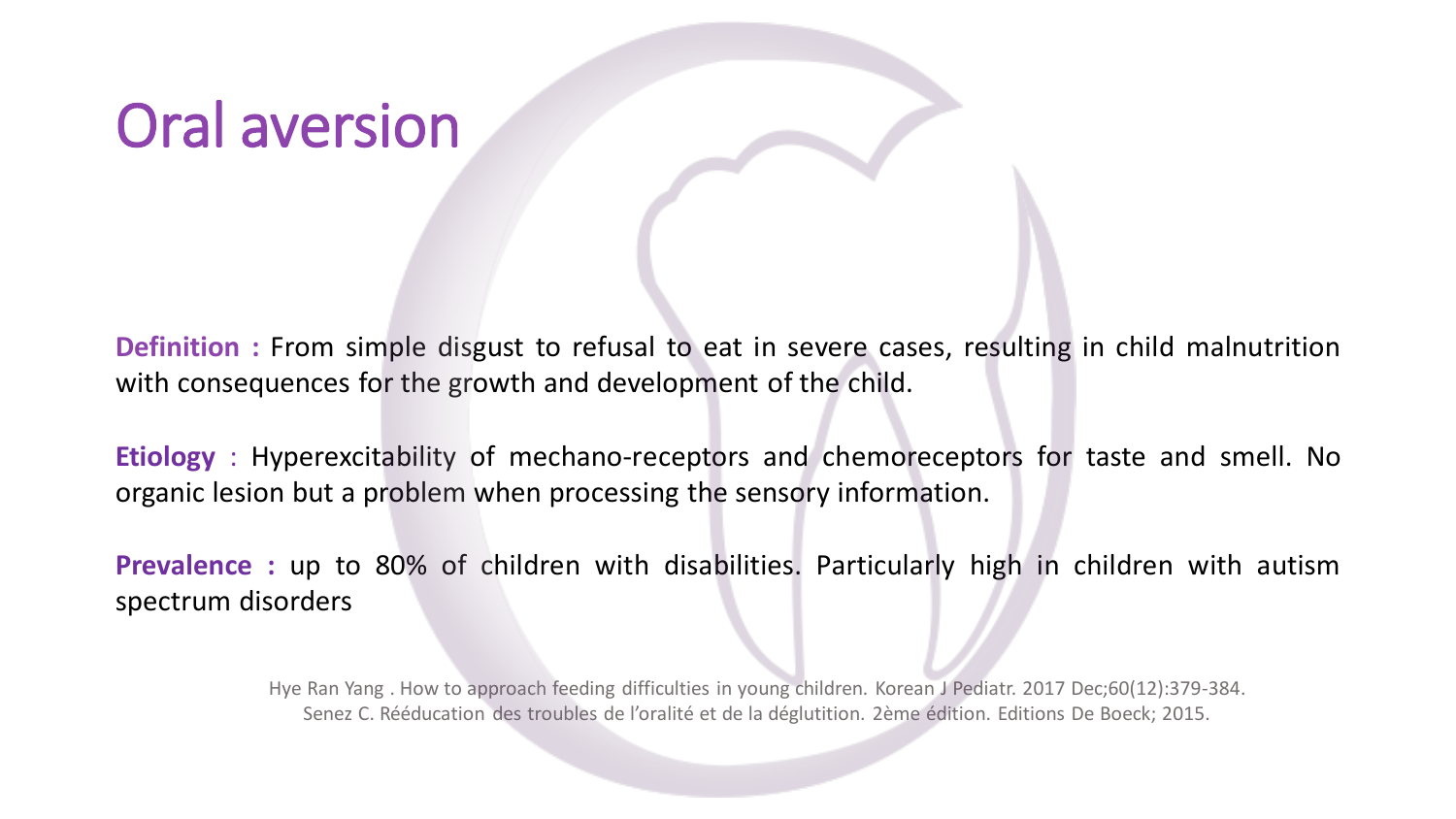#### **Consequences for the patient's life**

Depending on the severity of the disease

#### **Possible clinical features**

- **Sensory food aversion,** rejection of specific foods because of the texture, smell, taste, temperature or appearance.
- **Gag reflex** during eating, toothbrushing, dental care etc. May go so far as to vomit and cause tooth erosions.
- **Speech disorder** : difficulties in positioning the tongue to pronounce some phonemes.
- **Behavioral problems at mealtime**: slowness, refusal to eat, crying… with consequences for family life.

Chatoor I. Sensory Food Aversions in Infants and Toddlers. Zero Three J. 2009. Hye Ran Yang . How to approach feeding difficulties in young children. Korean J Pediatr. 2017 Dec;60(12):379-384.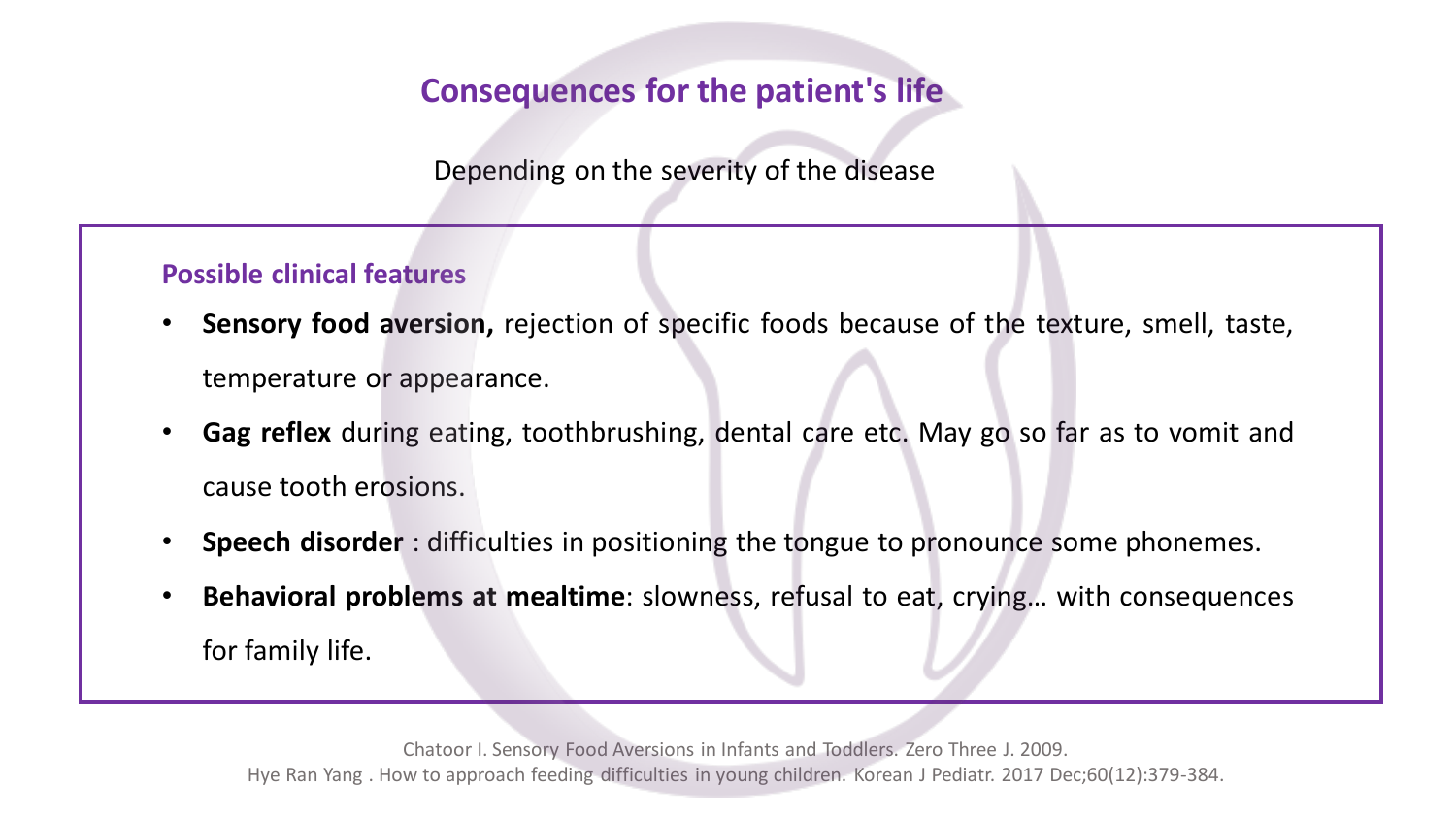#### **When to refer to a specialist?**

- No oral exploration in toddlers.
- Difficulties in introducing the first foods that persist beyond 8 months.
- Difficulties in introducing consistent foods at 12 months.
- Only mixed and smooth foods at 16 months.
- E requent gagging or vomiting on contact with food and then refusal to eat.
- Child who accepts fewer than 20 different foods and does not cover all four food groups at 18 months.
- Avoidance of mealtime, crying, no pleasure in eating.
- Aversions and avoidance of specific textures.
- No coverage of nutritional needs and / or weight loss

Senez C. Rééducation des troubles de l'oralité et de la déglutition. 2ème édition. Editions De Boeck; 2015.